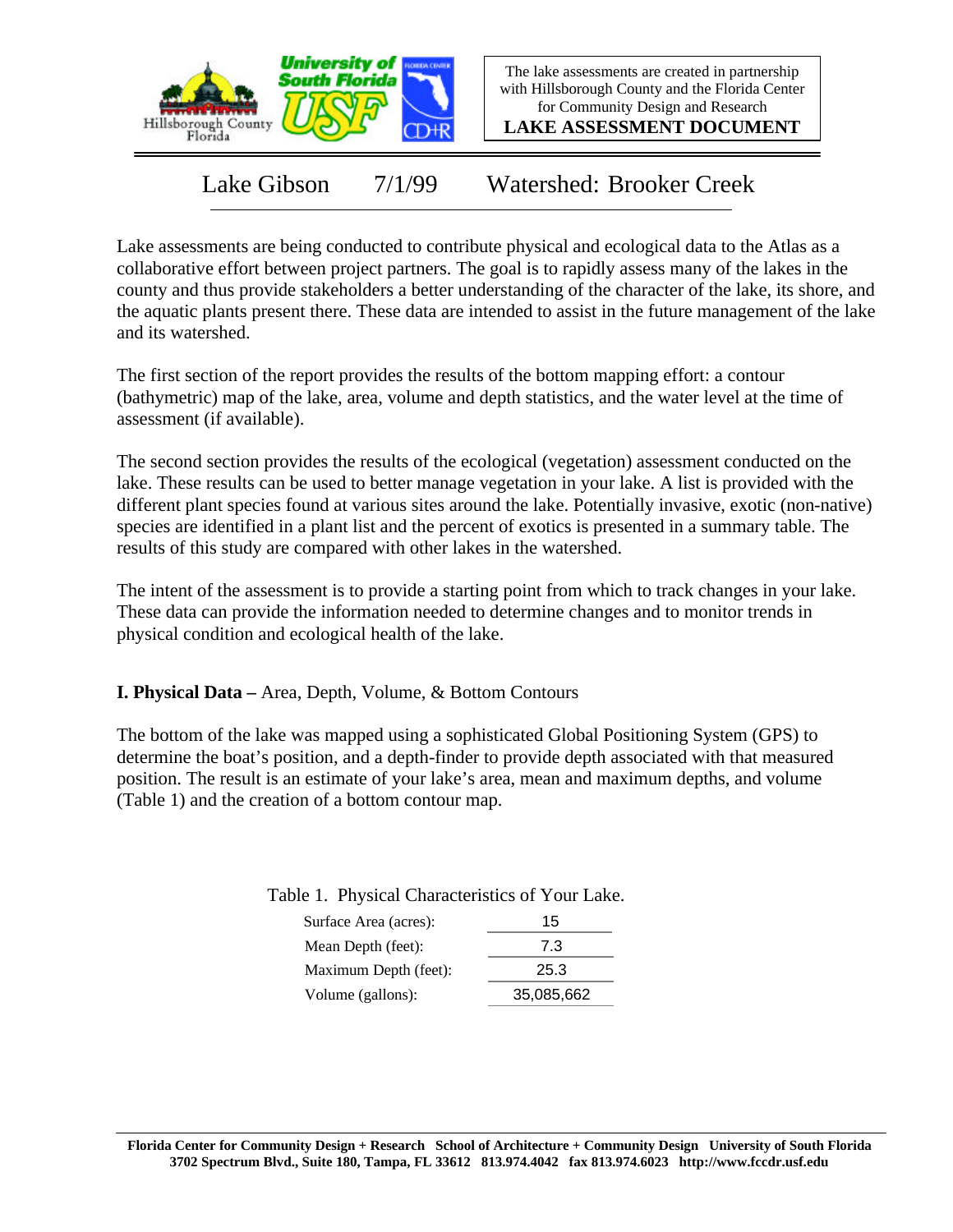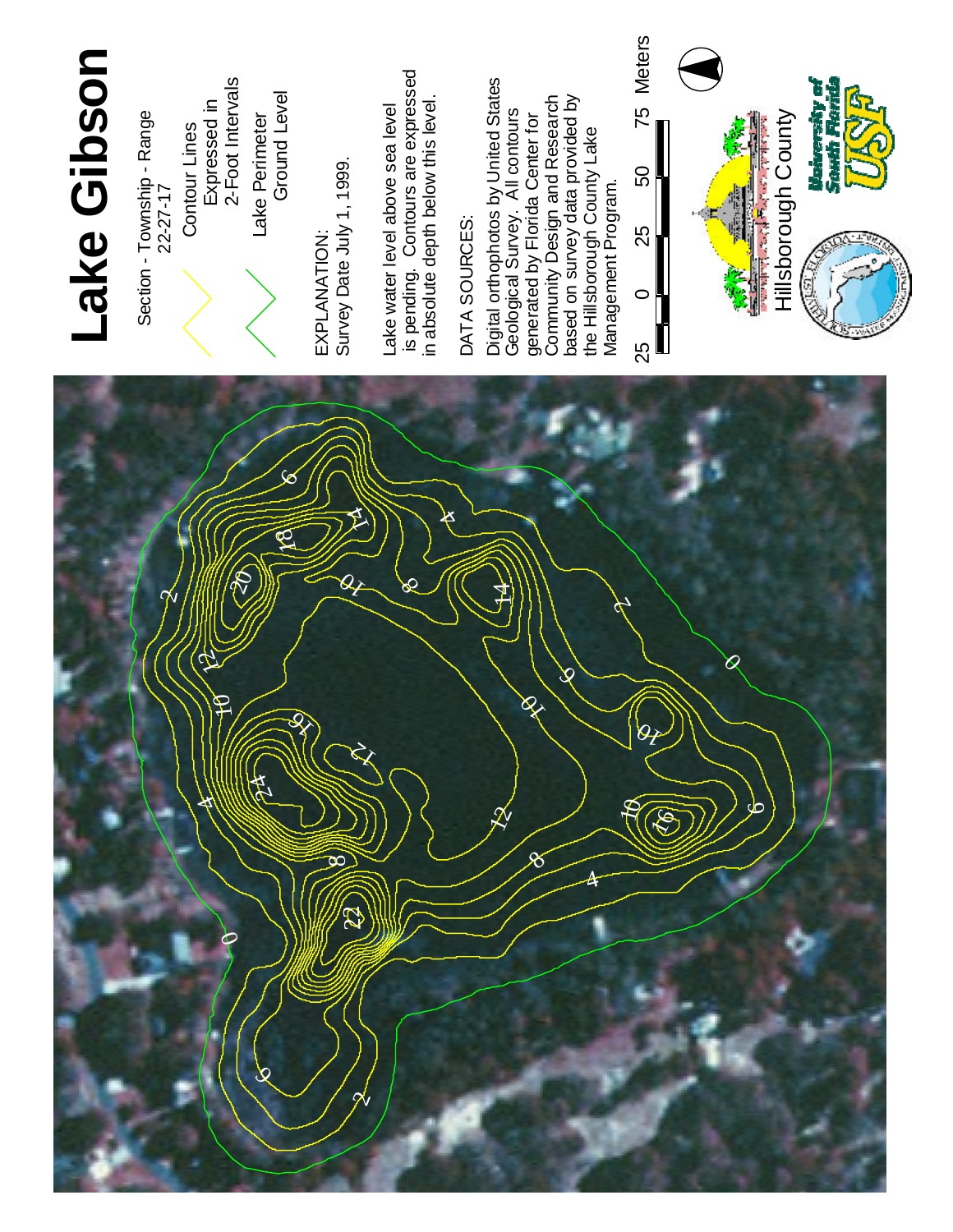

**LAKE ASSESSMENT DOCUMENT**

Lake Gibson 7/1/99 Watershed: Brooker Creek

## **II. Ecological Data**

Aquatic Plant Survey

Approximately equispaced sites are haphazardly mapped around the lake and the aquatic plants at each site are surveyed. The total number of species from all sites is used to approximate the total diversity of aquatic plants and the percent of invasive-exotic plants on the lake and in the watershed (Table 2). Many of these plants are considered ecologically harmful, as they tend to out-compete native species. Such "nuisance" plants can also make boating and other recreational activities difficult or impossible. The common and scientific names of plant species found on your lake are listed in Table 3.

> Table 2. Comparison of species diversity between your lake and other assessed lakes located within your watershed.

|                        |    | Lake Gibson Brooker Creek<br>(Average) |  |
|------------------------|----|----------------------------------------|--|
| Number of Taxa:        | 37 | 32                                     |  |
| Percent Exotic Plants: | 8% | 14%                                    |  |

Table 3. Botanical and common names of the most commonly found plants on your lake. Percent frequency (of occurence), habit (location where found), status (native or exotic), and EPPC status are provided.

| Common Name                               | <b>Plant Species</b>    | Frequency | Habit     | <b>Status</b> | <b>EPPC</b> |
|-------------------------------------------|-------------------------|-----------|-----------|---------------|-------------|
| Pickerel Weed                             | Pontederia cordata      | 100%      | Emergent  | Native        | NL.         |
| Cypress                                   | Taxodium spp.           | 100%      | Emergent  | Native        | NL.         |
| Baldwin's Spikerush, Roadgrass            | Eleocharis baldwinii    | 88%       | Submersed | Native        | NL.         |
| Water Primroses, Primrosewillow           | Ludwigia spp.           | 88%       | Emergent  | Unknown       | NL.         |
| <b>Stream Bog Moss</b>                    | Mayaka fluviatilis      | 88%       | Submersed | Native        | NL.         |
| Loose Watermilfoil                        | Myriophyllum laxum      | 88%       | Submersed | Native        |             |
| American White Water Lily, Fragrant Water | Nymphaea odorata        | 88%       | Floating  | Native        | NL.         |
| <b>Torpedo Grass</b>                      | Panicum repens          | 88%       | Emergent  | Exotic        |             |
| Swamp Fern                                | Blechnum serrulatum     | 75%       | Emergent  | Native        | NL.         |
| Manyflower Marshpennywort, Water Penny    | Hydrocotyl umbellata    | 75%       | Emergent  | Native        | NL.         |
| Bladderwort                               | Utricularia spp.        | 75%       | Submersed | Native        | NL.         |
| Wax Myrtle                                | Myrica cerifera         | 63%       | Emergent  | Native        | NL.         |
| Maidencane                                | Panicum hemitomon       | 63%       | Emergent  | Native        | <b>NL</b>   |
| Sedge                                     | Cyperus spp.            | 50%       | Emergent  | Unknown       | NL.         |
| Rush Fuirena                              | Fuirena spp.            | 50%       | Emergent  | Native        | NL.         |
| Punk Tree, Melaleuca                      | Melaleuca quinquenervia | 50%       | Emergent  | Exotic        |             |

Florida Center for Community Design + Research School of Architecture + Community Design University of South Florida 3702 Spectrum Blvd., Suite 180, Tampa, FL 33612 813.974.4042 fax 813.974.6023 http://www.fccdr.usf.edu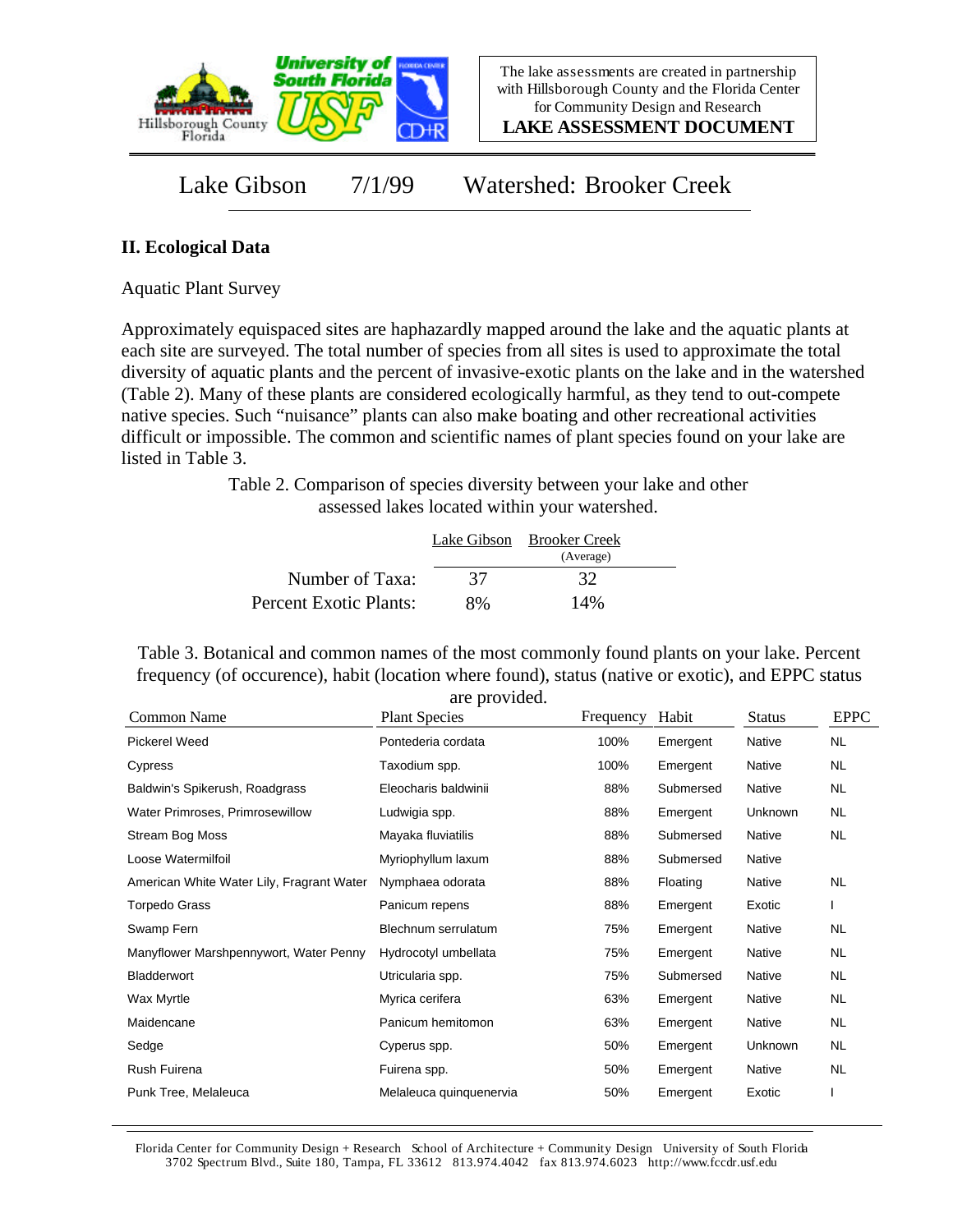## Lake Gibson 7/1/99 Watershed: Brooker Creek

| <b>Climbing Hempvine</b>             | Mikania scandens             | 50% | Emergent  | <b>Native</b> | NL.       |
|--------------------------------------|------------------------------|-----|-----------|---------------|-----------|
| Algae                                | Periphyton spp.              | 50% | Submersed | <b>Native</b> | <b>NL</b> |
| Marsh St. John's Wort                | Triadenum virginicum         | 50% | Emergent  | Native        | NL        |
| Carolina Redroot                     | Lachnanthes caroliniana      | 38% | Emergent  | Native        | <b>NL</b> |
| False Daisy, Yerba De Tajo           | Eclipta alba (prostrata)     | 25% | Emergent  | Native        | NL.       |
| Loblolly Bay                         | Gordonia lasianthus          | 25% | Emergent  | Native        | NL.       |
| Spatterdock, Yellow Pondlily         | Nuphar lutea var. advena     | 25% | Floating  | Native        | NL        |
| Southern Red Maple                   | Acer rubrum var. trilobum    | 13% | Emergent  | Native        | NL.       |
| Sedge                                | Carex spp.                   | 13% | Emergent  | Unknown       |           |
| Asian Pennywort, Coinwort, Spadeleaf | Centella asiatica            | 13% | Emergent  | Native        | <b>NL</b> |
| Camphor-tree                         | Cinnamomum camphora          | 13% | Emergent  | Native        |           |
| <b>Fragrant Flatsedge</b>            | Cyperus odoratus             | 13% | Emergent  | Native        | NL.       |
| Carolina Ash, Water Ash, Pop Ash     | Fraxinus caroliniana         | 13% | Emergent  | Native        | NL.       |
| Dahoon Holly                         | Ilex cassine                 | 13% | Emergent  | <b>Native</b> | <b>NL</b> |
| Sweetbay Magnolia                    | Magnolia virginiana          | 13% | Emergent  | Native        | NL.       |
| Laurel Oak; Diamond Oak              | Quercus laurifolia           | 13% | Emergent  | Native        | NL.       |
| Water Spangles, Water Fern           | Salvinia minima              | 13% | Floating  | Native        | <b>NL</b> |
| <b>Burhead Sedge, Cuban Scirpus</b>  | Scirpus cubensis             | 13% | Emergent  | Native        | NL.       |
| Catbriar, Greenbriar                 | Smilax spp.                  | 13% | Emergent  | Native        | <b>NL</b> |
| Poison Ivy                           | Toxicodendron radicans       | 13% | Emergent  | Native        | NL.       |
| Para Grass                           | Urochloa (Brachiaria) mutica | 13% | Emergent  | Exotic        |           |
|                                      |                              |     |           |               |           |

Florida Center for Community Design + Research School of Architecture + Community Design University of South Florida 3702 Spectrum Blvd., Suite 180, Tampa, FL 33612 813.974.4042 fax 813.974.6023 http://www.fccdr.usf.edu